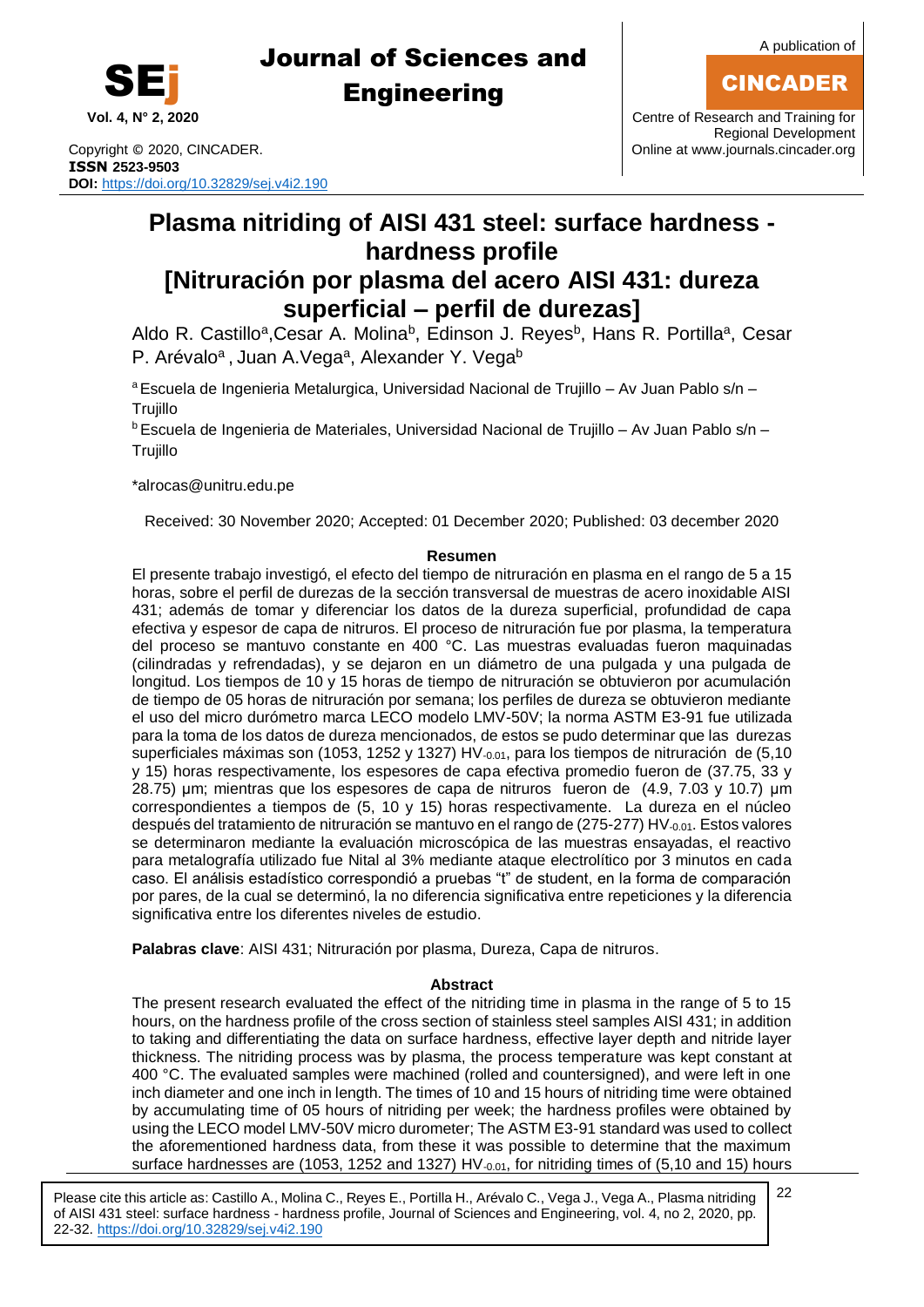

A publication of

### CINCADER

Copyright © 2020, CINCADER. COME CONSERVENTING CONTROL CONTROL CONTROL CONTROL CONTROL CONTROL CONTROL CONTROL CONTROL CONTROL CONTROL CONTROL CONTROL CONTROL CONTROL CONTROL CONTROL CONTROL CONTROL CONTROL CONTROL CONTROL **ISSN 2523-9503 DOI:** <https://doi.org/10.32829/sej.v4i2.190>

**Vol. 4, N° 2, 2020** Centre of Research and Training for Regional Development

respectively, the average effective layer thicknesses were (37.75, 33 and 28.75) μm; while the nitride layer thicknesses were (4.9, 7.03 and 10.7) μm corresponding to times of (5, 10 and 15) hours respectively. The hardness in the core after the nitriding treatment was kept in the range of  $(275-277)$  HV- $0.01$ . These values were determined by microscopic evaluation of the tested samples, the metallography reagent used was 3% Nital by electrolytic attack for 3 minutes in each case. The statistical analysis corresponded to Student's "t" tests, in the form of pairwise comparison, from which the non-significant difference between repetitions and the significant difference between the different levels of study were determined.

**Keywords**: AISI 431; Plasma nitriding, Hardness, Nitride layer.

#### **1. Introduction**

The metal mechanic, automotive and plastic industry makes use of various varieties of steels for the manufacture of its multiple components; Depending on the use to which said component is going to be subjected, the selection of the steel and the subsequent thermal or thermochemical treatment to be applied are made and thus, provide it with the necessary properties to prolong its useful life (Apraiz, 1891). Many heat treatments have been used to improve the mechanical properties of the surfaces of the steels since this area is the one that ends up causing a number of failures in service of these components, such properties that are usually paid attention are the hardness and resistance to wear. One of the thermochemical treatments of great diffusion at an industrial level is nitriding, which is used for metallic materials such as steel, this thermochemical treatment improves the surface mechanical behavior of steels, due to the improvement in surface hardness, resistance to wear. and corrosion, in addition to being easy to apply and reasonable in cost / benefit terms. Among the three different types of nitriding processes, liquid, gas, and plasma, the latter can be considered the most requested, because it presents positive characteristics such as precise control of the surface layers, low working energy and relatively low consumption of gas, does not generate environmental pollution and allows heat treatments at low temperatures (below 500 °C), a safe temperature in the case of stainless steels, since otherwise the formation of chromium carbides is encouraged, thus increasing the possibility awareness of steel. Ion nitriding is a process of thermal-physicalchemical treatment that causes surface hardening by interstitial diffusion of atomic nitrogen on steel surfaces, and the formation mainly of a layer of nitrides called white layer by color in light of an optical microscope (Alves, 2012).

Nitriding can significantly increase the surface hardness and wear resistance of steels, depending on the treatment conditions and the chemical composition of the steel samples; the distortion of nitrided workpieces is also small because nitriding is carried out below the austenitic phase transformation temperature, with only the effect of temperature expansion remaining as a possibility of distortion, but eliminating the phase transformation distortion (Han, 2014). Obtaining an optimal nitrided layer depth, as well as good toughness and hardness properties in nitrided areas, are a function of the temperature and treatment time, in addition to the treatment after the nitriding process; These parameters are important in obtaining the nitrided component with good mechanical properties, both on the surface and in the core (Hey, 1995). In our environment, the plasma nitriding process is relatively new, so plasma treatments appear in the Peruvian market at an industrial level, and as a new process in the market, it generates distrust with respect to its competing treatments such as nitriding processes by gases and / or nitrucarburization processes by liquids, in this way we propose to demonstrate the efficiency of the plasma process, both in costs and in quality of service and delivery time; This is how we define characterizing the variation of the properties of some commercial steels and those of greater demand, these being the surface hardness, effective depth, thickness of the nitride layer, resistance to corrosion, resistance to wear; Among the main steels of greatest commercial interest for nitriding processes, we have AISI 4140, AISI 4340, AISI 1045, AISI 431, AISI D2, AISI H13 among others, therefore there is a need to evaluate the benefits of this treatment in the aforementioned steels ;, within the framework of the aforementioned, the following research work is presented that evaluated the effect of the plasma nitriding treatment of AISI 431 steel, on some of the mechanical properties of greater demand in the national market, the Information will be relevant in companies that consume these steels, such as companies that produce parts with thermoplastics, mold jaws, container sealing jaws, among other elements. Nitriding is carried out under ideal conditions on steels previously quenched and tempered at a temperature higher than that used in nitriding; The pieces must be in the final dimensions, since after nitriding no machining operation should be carried out, only polishing, otherwise the nitride layer formed would be reduced; On the other hand, plasma is considered the fourth state of matter, by applying a sufficient amount of energy to a gas, the ionization phenomenon occurs that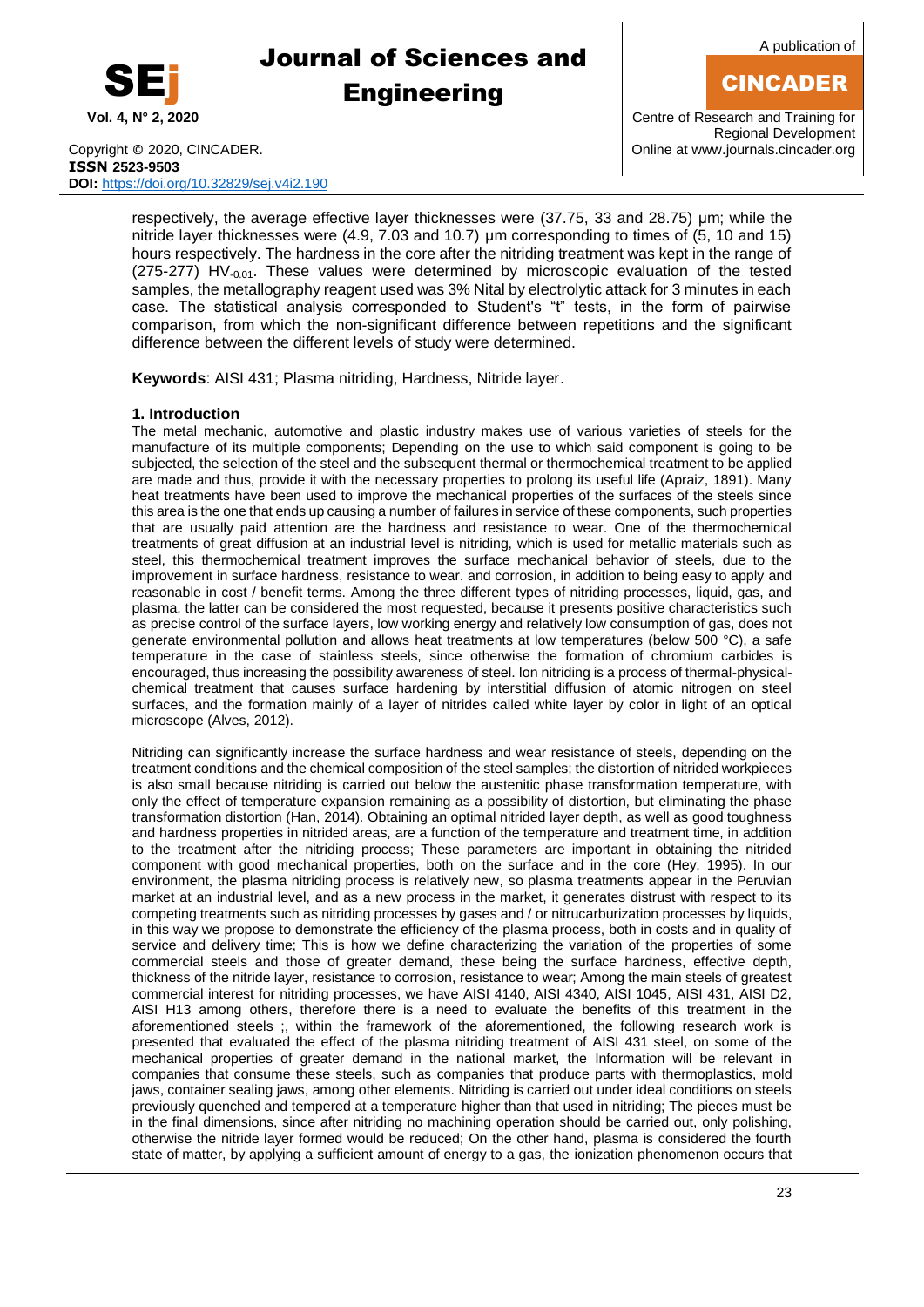

A publication of

### CINCADER

**Vol. 4, N° 2, 2020** Centre of Research and Training for Regional Development

Copyright © 2020, CINCADER. COME CONSERVENTING CONTROLLER CONTROLLER CONTROLLER CONTROLLER CONTROLLER CONTROLLER **ISSN 2523-9503 DOI:** <https://doi.org/10.32829/sej.v4i2.190>

allows the appearance of electrically charged particles - ions and electrons -, when the particles present a force electromagnetic that defines the system, the gas is said to have been transformed into plasma; The energy used to make the gas react can, in theory, be of any type; be it thermal, mechanical or electrical, the latter is the most used for plasma nitriding. Plasma nitriding is a thermochemical treatment that consists of incorporating N into the surface of the steel by sputtering under reduced pressure (sub-atmospheric); Plasma nitriding is presented as an alternative process to traditional methods in a gaseous atmosphere or in a molten salt bath, and its main advantage is a reduction in the process time and energy consumed as well as a better control of the microstructure of the layer nitrided, managing the parameters of the electric discharge; The process consists of placing the part (s) to be nitrided in a refrigerated chamber (cold-wall furnace type), it is vacuum, then a controlled mixture of gases is introduced, a potential difference is created between the part (cathode (-) ) and furnace wall (anode (+)), thus having control over process variables such as temperature, chamber pressure, time, potential difference and atmosphere, the nitrided layer is produced with the aforementioned characteristics (Dean, Graziano , Mortarino, Firrao, 2011). Process temperatures vary from 350 °C to 580 ºC, with pressures from 0.1 to 1kPa, nitriding cycles range from ½ to 10 hours. Thanks to ionic bombardment, atoms of some pollutants are released from the surface of the material; the iron in the material reacts with nitrogen and forms iron nitrides (FeN), which causes the formation of a hard layer known as a "white layer", the chemical composition of this layer can vary depending on the chemical composition of nitrided steels ; the increase in the temperature of the piece and the ionic bombardment of nitrogen allows the diffusion of nitrogen atoms into the structure of the material, which forms nitrides with the alloying elements of steel such as, for example, chromium nitrides that protects the surface and could provide resistance to wear and corrosion; In addition, it increases the hardness in depth and resistance to fatigue (Cirimello et al., 2018).

Moina et al. (2002), evaluated the effect of ionic nitriding of martensitic stainless steels, concluding that nitriding treatments carried out for 20 h at 400 and 500ºC for AISI 410 martensitic steel produce a hardness greater than 1000 HV on the surface and profiles with abrupt interfaces due to rapid precipitation of CrN on the nitriding front. The maximum hardening effect was obtained in the nitrided samples at 400°C (1400 HV). The nitrided layer thickness for both treatments was approximately 30 µm and the samples treated at 400°C presented a higher density of cracks and nitrides preferentially formed at the grain edges. Higher nitriding temperatures result in higher average roughness and size of micro-formations. On the other hand, Charadia (2001) evaluated the nitriding of stainless steels using a pulsed plasma, he concluded that during nitriding for AISI 304 steel, the austenitic structure and the amount of alloys make diffusion difficult and are always found in stainless steels. finer layers of compounds and there is a very small diffusion zone and less hard than in ferritic steels. Regarding the temperature, at less than 410 °C, the surface hardness is not high, as if it were operated at higher temperatures. With four hours of treatment at 430 °C, a 4.7 μm nitrided layer was achieved that raises the micro hardness measured on the surface from (220-240) HV, corresponding to untreated steel, up to (450-470) HV, approximately 20 to 45 HRC, measured directly on the surface. Cimeta and Suarez (2004), evaluated the nitriding of an AISI 410 stainless steel starting from different thermal treatments, they concluded that the ionic nitriding of martensitic steels produces a notable increase in surface hardness and wear resistance; In the cases of starting from a material annealed or quenched and tempered at 600 °C, the specimens lose only 25% of material in the wear test with respect to the standard specimen; in the case of starting from a quench and temper at 400 °C, it results in a 16% decrease in the wear rate. Brühl et al. (2009), evaluated the ionic nitriding of stainless steels hardenable by precipitation, determined that the ionic nitriding of steels hardenable by precipitation, increases the hardness by the formation of a layer rich in nitrogen of between 10 and 20 microns, at values higher than 1000 HV in all cases; This hardness increases its resistance to wear by 35% on average, even taking into account that the abrasion test is relatively aggressive due to the hardness of the sand, which is composed mainly of quartz; It is then demonstrated with this work that ionic nitriding at low temperatures (less than 400 °C) is an effective treatment to improve the tribological properties of steels hardenable by precipitation, without affecting their resistance to corrosion). Brühl et al. (2008) evaluated the ionic nitriding of high-chromium martensitic stainless steels, determined that the nitriding of Boehler's martensitic steels, M333 and M340, increases the hardness due to the formation of a layer rich in nitrogen, but deteriorates the resistance. corrosion, evidenced in a salt spray test, in the case of M340, because it is a steel with a high concentration of carbon, 0.54%. In the case of M333, with carbon at 0.28%, the nitriding parameters can be adjusted to achieve a modified layer with high corrosion resistance, but at the cost of not achieving a very high resistance to wear compared to the material standard, where the relative mass loss was 0.75 while in the case of more layer it was 0.68. Still, the 0.75 relative loss would indicate that the wear resistance increased by 50%.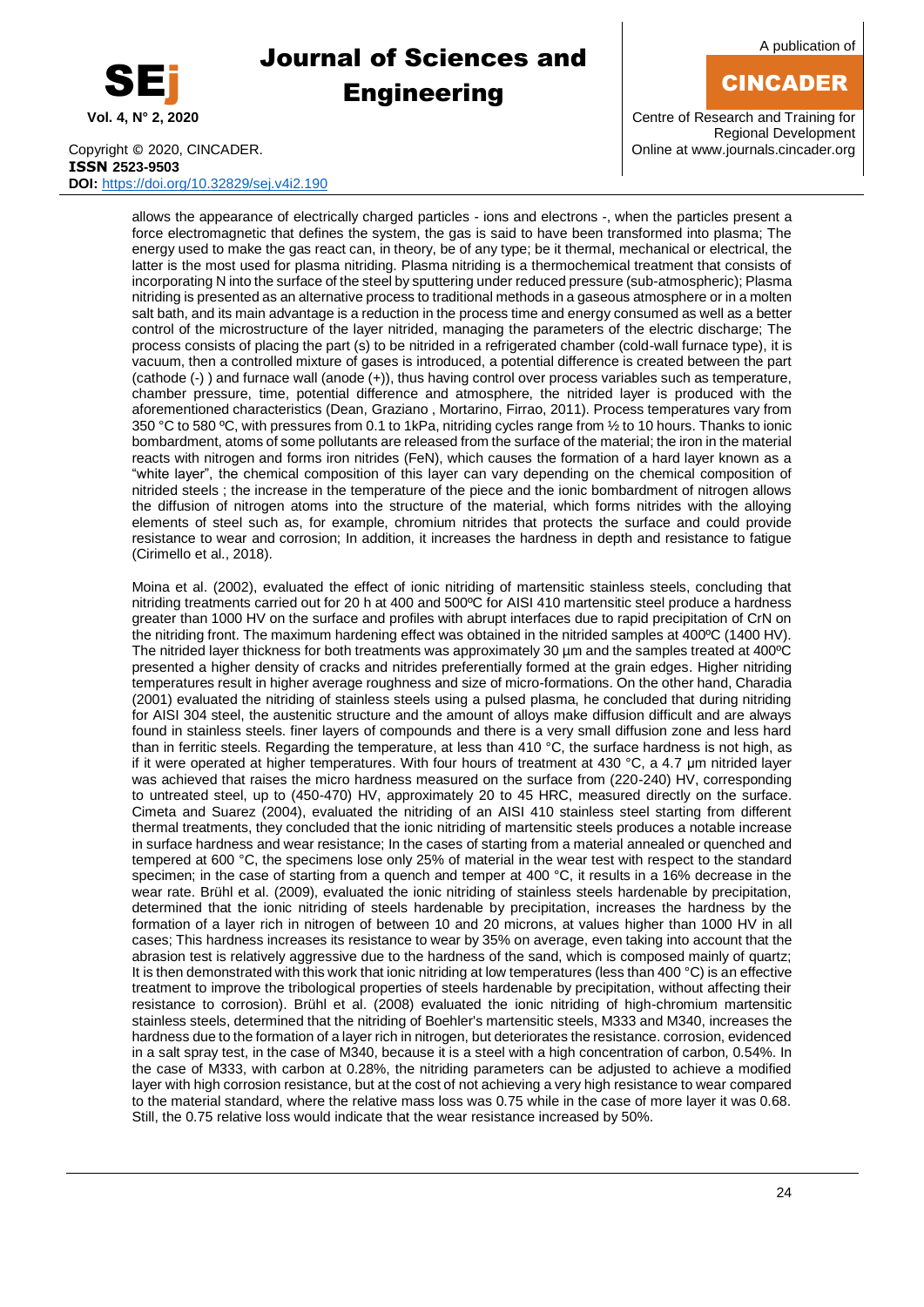

A publication of

## CINCADER

**Vol. 4, N° 2, 2020** Centre of Research and Training for Regional Development

Copyright © 2020, CINCADER. COME CONSERVERSITY CONFIDENTIAL CONSERVERSITY Online a[t www.journals.cincader.org](http://www.journals.cincader.org/) **ISSN 2523-9503 DOI:** <https://doi.org/10.32829/sej.v4i2.190>

### **2. Materials and Methods**

The steel samples used were those with the AISI 431 code, the nitriding process was evaluated using 12 cylindrical specimens of an inch in diameter and 1 inch in height. The average chemical composition is shown in table 2.1. Nitriding times were cumulative from 5 hours to 15 hours. The specimens were nitrided in a pulsed DC plasma in a national heat treatment plant; The electric discharge is initiated and sustained in a low pressure gas mixture (10 mbar) with a voltage applied between the central, negative electrode, where the parts to be nitrided are located, and an external electrode that is a stainless steel cylinder that surrounds to the cathode; Ion nitriding was carried out in this experimental device in a nitrogen and hydrogen plasma (25% N2), for 5 hours and at a temperature of 360 °C. Prior to nitriding, cleaning was carried out by "sputtering" in an argon and hydrogen plasma to eliminate the passivating oxide and activate the surface. The preparation of the samples for hardness, micro-hardness and microscopy tests, included the steps of countering the new cutting faces, which were devastated with water-based sandpaper of N° 80, 120, 240, 320, 400, 600, 800, 1000 and 2000; finally, the polishing is carried out with 1μm and 0.3 μm diamond paste. To identify the nitrided layer in the AISI 431 stainless steel, an electrolytic polishing will be carried out in nital at 3%, in this way we will sensitize the steel and observe its microstructure and layer; For the microscopic evaluation, a DM600M series LEICA microscope was used. The hardness profile was obtained on the Vickers scale with a load of 1 gram.

Table 1. Chemical composition of AISI 431 steel

| Chemical composition (%) |    |      |      |  |       |              |  |
|--------------------------|----|------|------|--|-------|--------------|--|
| v                        | Mn |      |      |  | U     | Ni           |  |
| 0.2                      |    | 0.04 | 0.03 |  | 15-17 | $1.25 - 2.5$ |  |

Table 2. AISI 431 steel mechanical properties

| <b>Mechanical properties</b>              |                                            |                    |                         |  |  |  |
|-------------------------------------------|--------------------------------------------|--------------------|-------------------------|--|--|--|
| Tensile strength<br>(Kg/mm <sup>2</sup> ) | Elastic limit<br>(Kg/mm <sup>2</sup> )Min. | Elongation<br>(mm) | <b>Hardness</b><br>(HB) |  |  |  |
| $84 - 92$                                 | 65                                         | 15                 | $238 - 280$             |  |  |  |



Fig. 1 (a) Cutting of AISI 431 steel samples, (b) plasma nitriding, (c) electrolytic etching of samples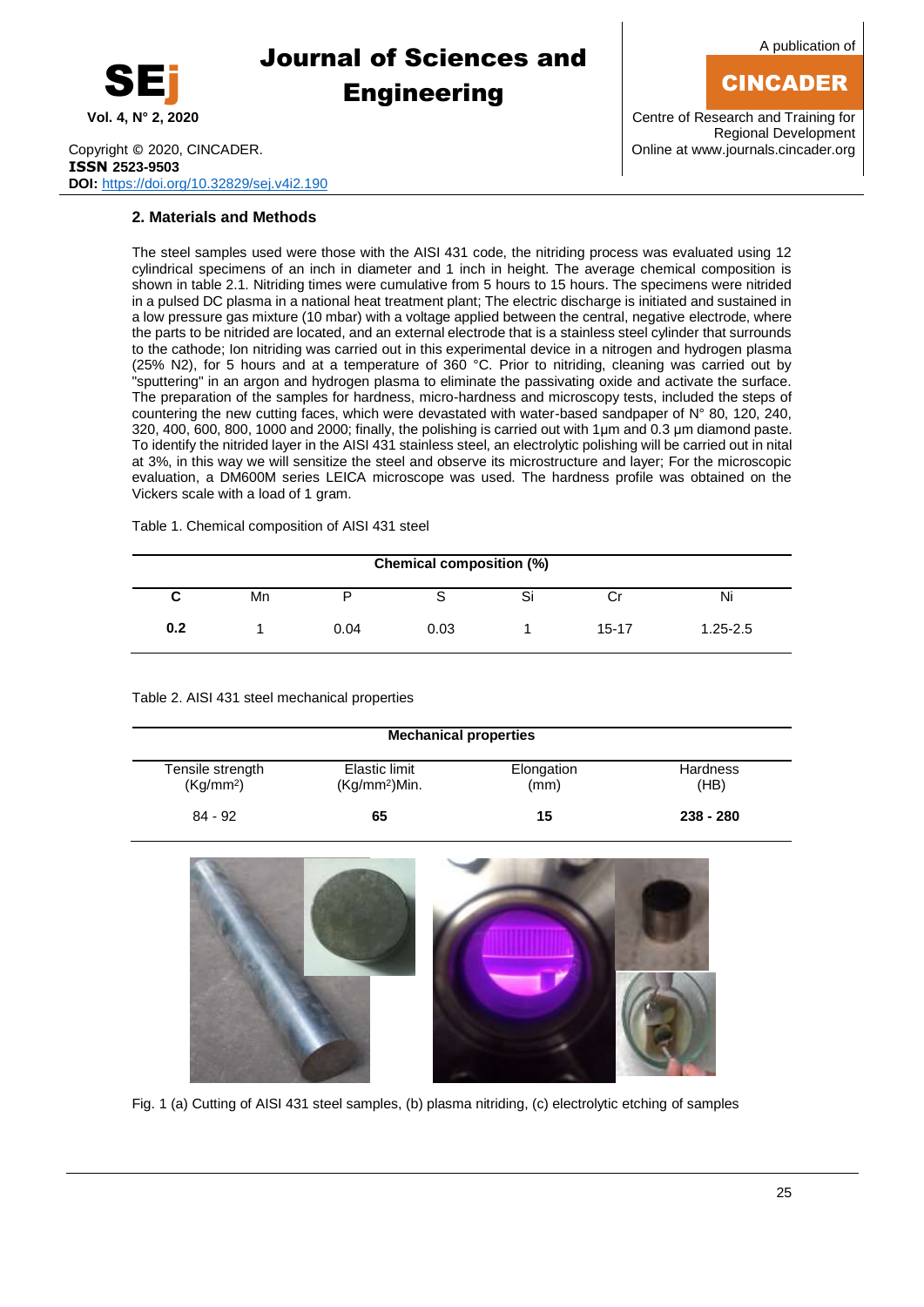

Copyright © 2020, CINCADER. COME CONSERVERSITY CONFIDENTIAL CONTRACT CONSERVERSITY Online a[t www.journals.cincader.org](http://www.journals.cincader.org/) **ISSN 2523-9503 DOI:** <https://doi.org/10.32829/sej.v4i2.190>

### **3. Results**

### **3.1 Hardness profiles.**

Figures 2 and 3, presents the average hardness data obtained, both the surface hardnesses, as well as those obtained through the cross section of the ionically nitrided AISI 431 steels at the temperature of 400 °C, at the times of 05, 10 and 15 hours. In Fig. 2, both the surface hardness values are presented, as well as their average data, while fig. 3, the values are shown both on the surface, as well as those achieved in the non-nitrided areas (base metal).



Fig. 2 Surface hardness obtained in each control, average surface hardness for ionically nitrided AISI 431 steel at 400 °C at 05, 10 and 15 hours of treatment



Fig. 3. Average hardness profile for ionically nitrided AISI 431 steel at 400 °C at 05, 10 and 15 hours of treatment

A publication of

### CINCADER

**Vol. 4, N° 2, 2020** Centre of Research and Training for Regional Development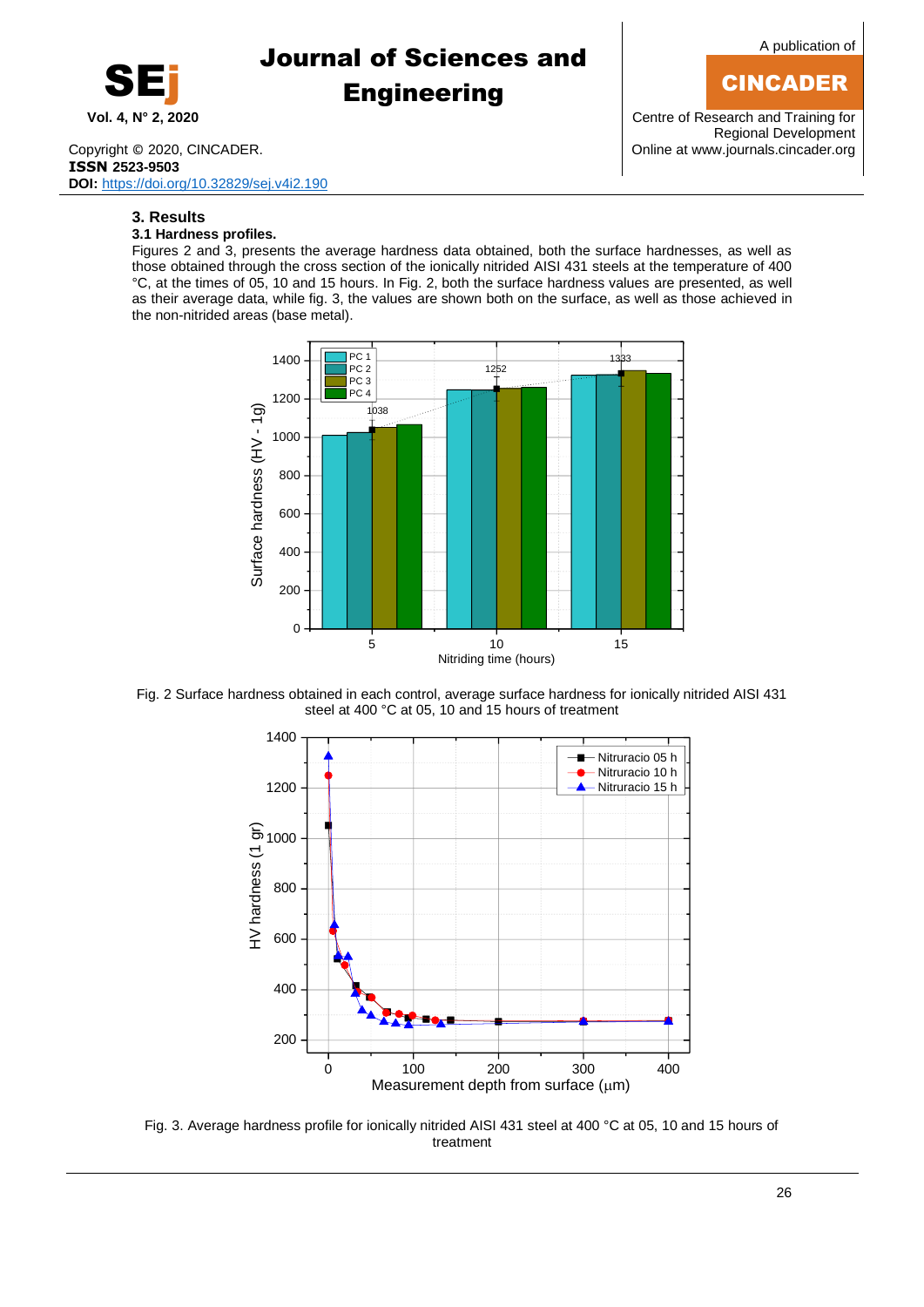

A publication of

### CINCADER

**Vol. 4, N° 2, 2020** Centre of Research and Training for Regional Development

Copyright © 2020, CINCADER. COME CONSERVERSITY CONFIDENTIAL CONSERVERSITY Online a[t www.journals.cincader.org](http://www.journals.cincader.org/) **ISSN 2523-9503 DOI:** <https://doi.org/10.32829/sej.v4i2.190>

Figures 2 and 3 show the values of surface hardness and hardness profile obtained, from them it can be seen that after 15 hours of nitriding time for AISI 431 steel, at the ionic nitriding conditions used, the hardness values are achieved. higher being in this case 1333 HV (1gr), then there are the values of 10 hours and finally those of 05 hours of ionic nitriding, the hardness values reached being 1252 and 1038 HV respectively. Likewise, the hardness value of the core, in this it almost remained almost unchanged, despite the difference in residence times in the oven, although we must remember the low temperature of the process (400 °C), which is probably the cause of this constancy of hardness data in the core. In addition to the aforementioned, the smallest difference between the maximum of the hardness values of 10 and 15 hours and the maximum difference between the hardness data reported between 05 and 10 hours is evidenced, the cause of which is probably the decrease in capacity diffusion of nitrogen, due to the nitride film previously formed and of greater thickness as a function of nitriding time, since diffusion through said layer is more difficult than diffusion in the absence of it. Fernandes and others (2010) reached similar conclusions, who in the conclusions of their research work mention that the treatment parameters such as temperature and time are the determinants of the characteristics of the nitrided zone, the surface hardness depends on these variables. , depth of hardened area, layer thicknesses, giving a lower formation kinetics, as the treatment time increases due to the variation in diffusion constants, due to the type of nitride that could be formed both on the surface and in the subsurface zone of the nitrided zone. Fig. 4 (a, b) shows the trend in the measurement of the depth of the hardened zone, assuming the plant parameter of 400 HV (Value taken from process control) as the lower limit of the hardened zone in the case of the nitriding process This is how it can be seen what is described in the tables and figures in the appendices, on the trend towards uniformity of the ionic nitriding process.

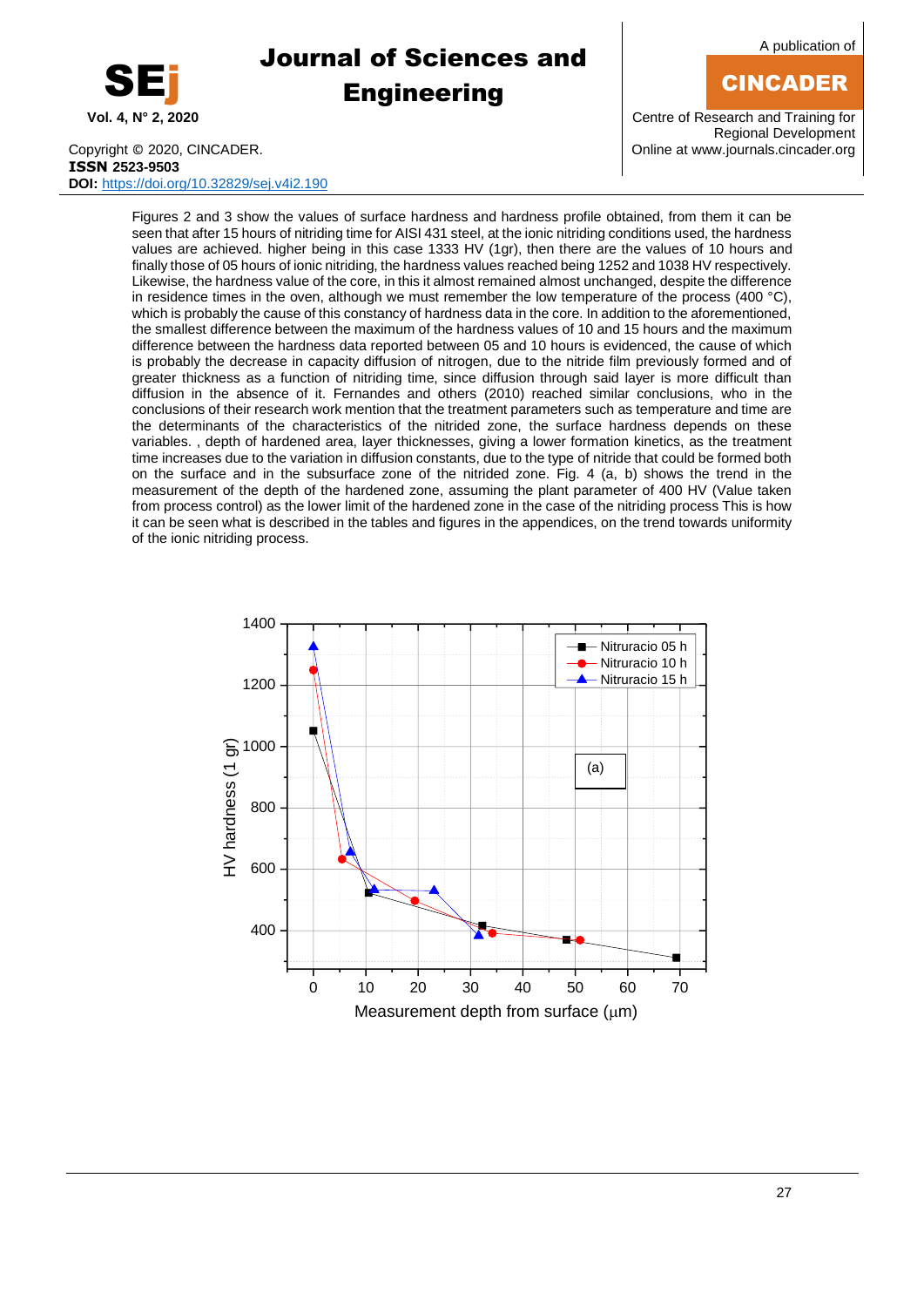28

## A publication of

### CINCADER

**Vol. 4, N° 2, 2020** Centre of Research and Training for Regional Development

Copyright © 2020, CINCADER. COME CONSERVERSITY CONFIDENTIAL CONTRACT CONSERVERSITY Online a[t www.journals.cincader.org](http://www.journals.cincader.org/) **ISSN 2523-9503 DOI:** <https://doi.org/10.32829/sej.v4i2.190>

Fig. 4 (a) Average hardness profile for ionically nitrided AISI 431 steel at 400 °C at 05, 10 and 15 hours of treatment, indicating the depth zone considered effectively hardened. (b) Data on the depth of the effective hardened zone, indicating average values at each level of study evaluated.

#### **3.2 Metallographic Evaluation**

 $20 \text{ µm}$ 

Fig. 5 shows what was obtained in the metallographic inspection of the surfaces of the AISI 431 steel samples nitrided in ionic form at different treatment times, at the proposed study levels.

 $20 \mu m$ 

Fig. 5. Photomicrographs obtained in the metallographic evaluation in the surface areas of ionically nitrided AISI 431 steel at 400 °C at 05 (a), 10 (b) and 15 (c) hours of treatment. 500 X.

(a)  $(a)$  (b)  $(c)$ 



Journal of Sciences and

**Engineering** 

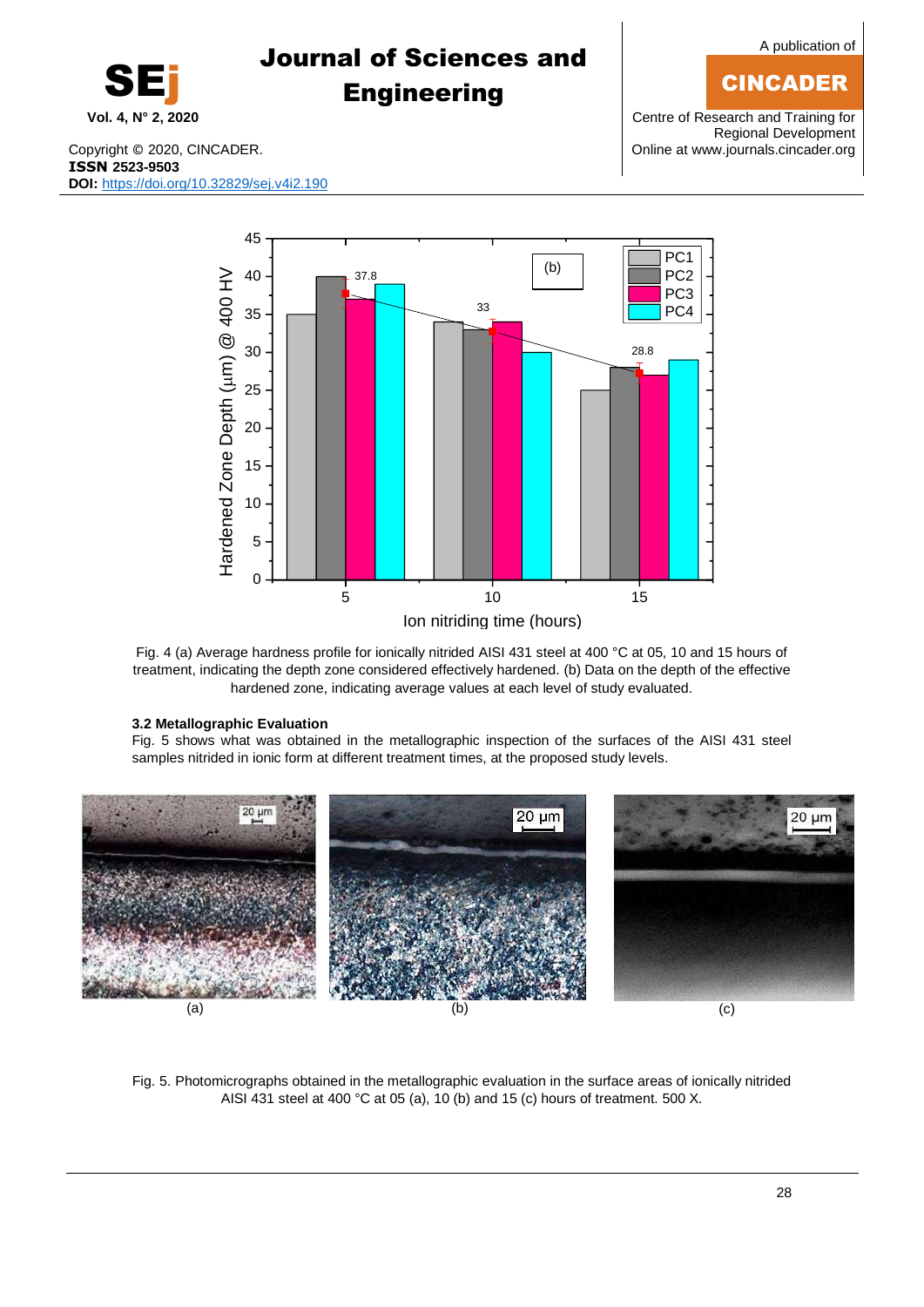A publication of

### CINCADER

Copyright © 2020, CINCADER. COME CONSERVENTING CONSERVENTING CONSERVENTING CONSERVENTING CONSERVENTING CONSERVENTING CONSERVENTING CONSERVENTING CONSERVENTING CONSERVENTING CONSERVENTING CONSERVENTING CONSERVENTING CONSERV **ISSN 2523-9503 DOI:** <https://doi.org/10.32829/sej.v4i2.190>

**Vol. 4, N° 2, 2020** Centre of Research and Training for Regional Development

From fig. 6, we can appreciate the effect of nitriding time, versus the thickness of the nitride layer formed, thus we see the directly proportional effect of time with respect to the mentioned thickness, the average values of layer thicknesses are shown in fig. 6. If we make a comparison of the trends found in fig. 4 and 5, we can see the trend of inversely proportional between them, that is, the thickness of the white layer increases with the decrease in the depth of the hardened effective layer (400HV).



Fig. 6. Nitride layer thicknesses formed during the ionic nitriding process of AISI 431 steel at the proposed study times

If we now graph the data obtained as a summary we can show the following figures. Fig. 7 shows the trend of nitriding time values, obtained surface hardnesses and effective layer depth, fig. 8 shows the trend of graphing the nitriding time data, average maximum hardnesses obtained and nitride layer thicknesses. Finally fig. 9, Plots the trend of nitriding time, effective layer thickness and white layer thickness. From figures 4, 6, 7, 8 and 9 we can say that the difference of greatest implication when varying the ionic nitriding temperature for plasma nitrided AISI 431 steel in the times of 05, 10 and 15 hours, is the surface hardness and white layer thickness, since the core hardness data, hardened zone depth (400 HV), are almost constant, this would be due to the low treatment temperature used (400 °C), temperature in the which the process of diffusion and formation of nitrides is relatively low compared to nitriding processes in gases (almost 600 °C), which only makes noticeable differences in surface hardness and this in turn would be given by the thickness of nitride layer formed, as shown in fig. 6 similar conclusions reached by Miche and others (1995), in it they also mention the advantages and effects of the low temperatures of the ionic nitriding process, among them, thin layer thicknesses, low variability of the core hardness (non-hardened zone), the most affected parameters being the thickness of the white layer and the surface hardness.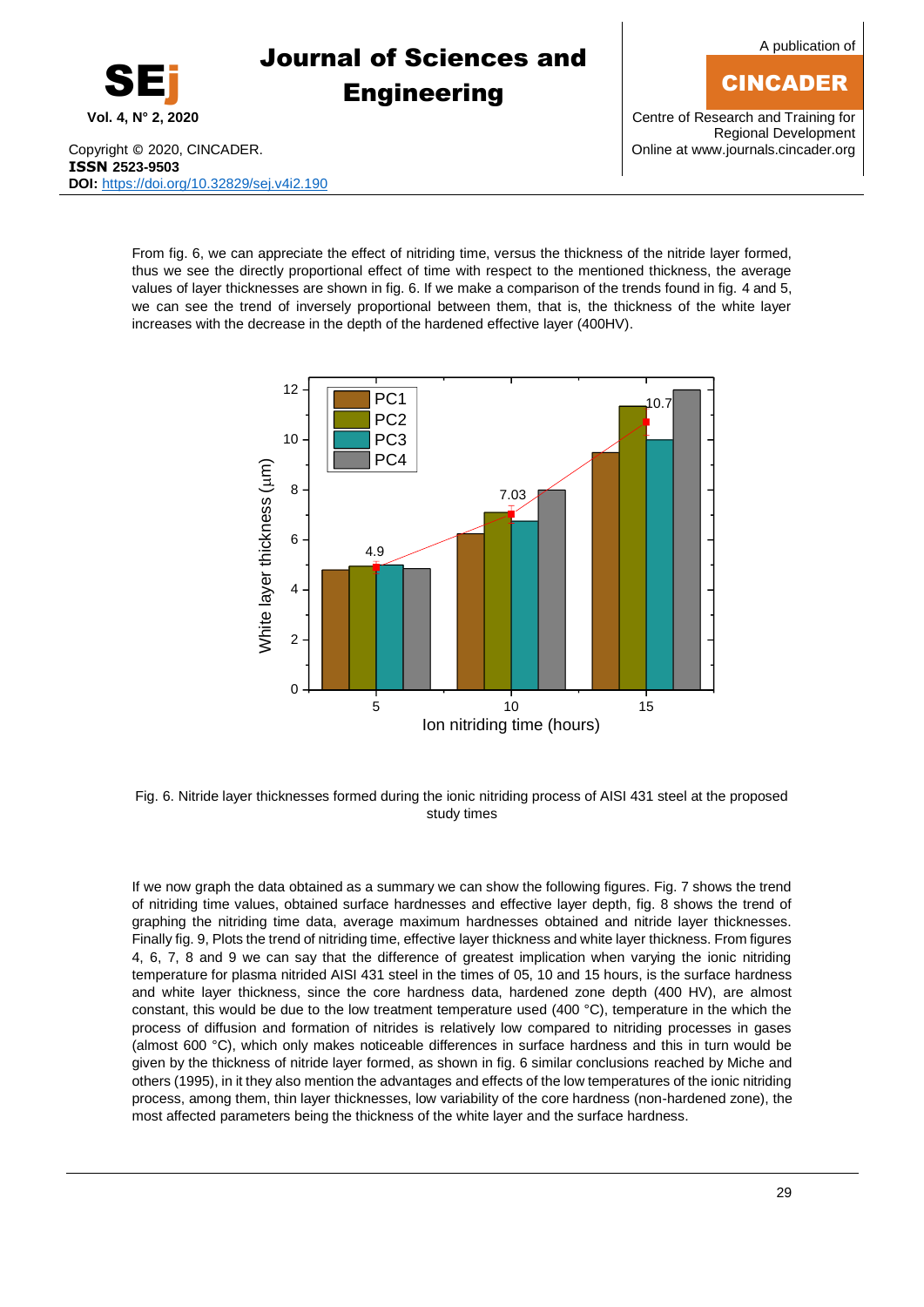## **CINCADER**

SEj

# Journal of Sciences and **Engineering**

**Vol. 4, N° 2, 2020** Centre of Research and Training for Regional Development

Copyright © 2020, CINCADER. COPYRIGHT COPYRIGHT COPYRIGHT COPYRIGHT COPYRIGHT COPYRIGHT COPYRIGHT COPYRIGHT COPYRIGHT COPYRIGHT COPYRIGHT COPYRIGHT COPYRIGHT COPYRIGHT COPYRIGHT COPYRIGHT COPYRIGHT COPYRIGHT COPYRIGHT COPY **ISSN 2523-9503 DOI:** <https://doi.org/10.32829/sej.v4i2.190>



Fig. 7. Data trends for nitriding time, maximum surface hardness, and effective layer depth, for AISI 431 steel ionically nitrided at 400 °C at 05, 10 and 15 hours of treatment.



Fig. 8. Data trends for nitriding time, maximum surface hardness, and white layer thickness, for AISI 431 steel ionically nitrided at 400 °C at 05, 10 and 15 hours of treatment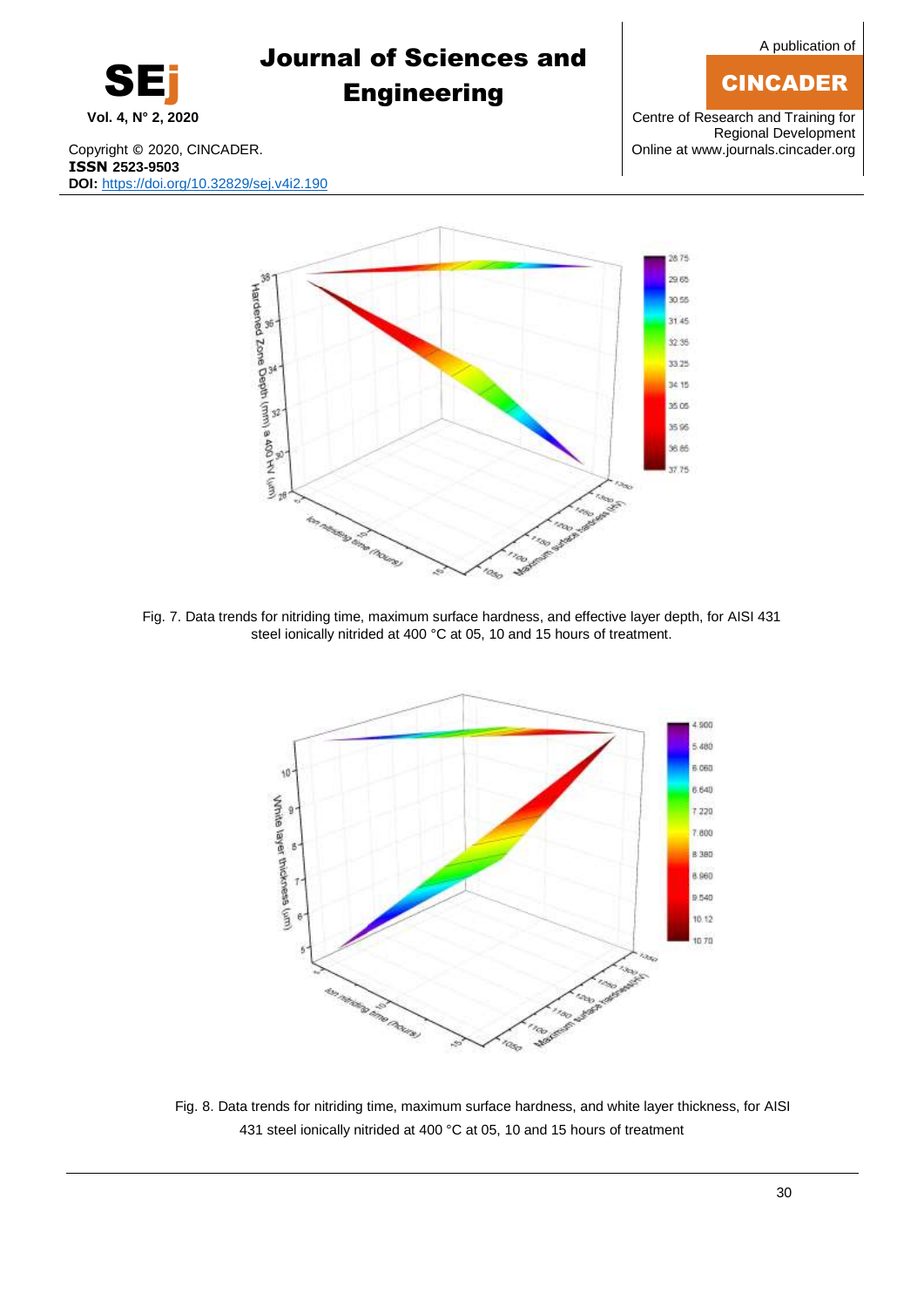

A publication of

## **CINCADER**

**Vol. 4, N° 2, 2020** Centre of Research and Training for Regional Development

Copyright © 2020, CINCADER. COMEXADER CONSULTER CONSULTER CONSUMING A UNIT CONTRACT CONSUMING A UNIT CONTRACT CON **ISSN 2523-9503 DOI:** <https://doi.org/10.32829/sej.v4i2.190>

Figures 7, 8 and 9 clearly show the inverse relationship of the white layer thickness and the effective layer thickness, in addition to the direct relationship of the treatment time and the nitride layer thickness and the inverse relationship of the nitriding time and the effective layer thickness. In addition to the aforementioned, there is the fact that the plasma nitriding process is the effective way of nitriding stainless steels, such as AISI 431 steel, and that the hardness of the nitride layer is dependent on its chemical composition, time of nitriding and the procedure used, thus in this case and as mentioned by Matthews et al. (1995), chromium is the second main nitride former and therefore is responsible for the hardness obtained on its surface, in addition to The same work indicates the effect of the formation of the nitride layer, indicating that the formation of this layer decreases by a factor of between 100 to 1000 the nitrogen diffusion coefficient in the matrix phase due to the effect of said layer; thus the same effect is expected in the growth of the nitride layer with increasing time, thus, in this way, what is reported in fig. 3.1 regarding the difference in maximum hardness in the intervals from 10 to 15 and from 05 to 10 hours of treatment.



Fig. 9. Trends in the data of nitriding time, effective layer depth and white layer thickness, for AISI 431 steel ionically nitrided at 400 °C at 05, 10 and 15 hours of treatment.